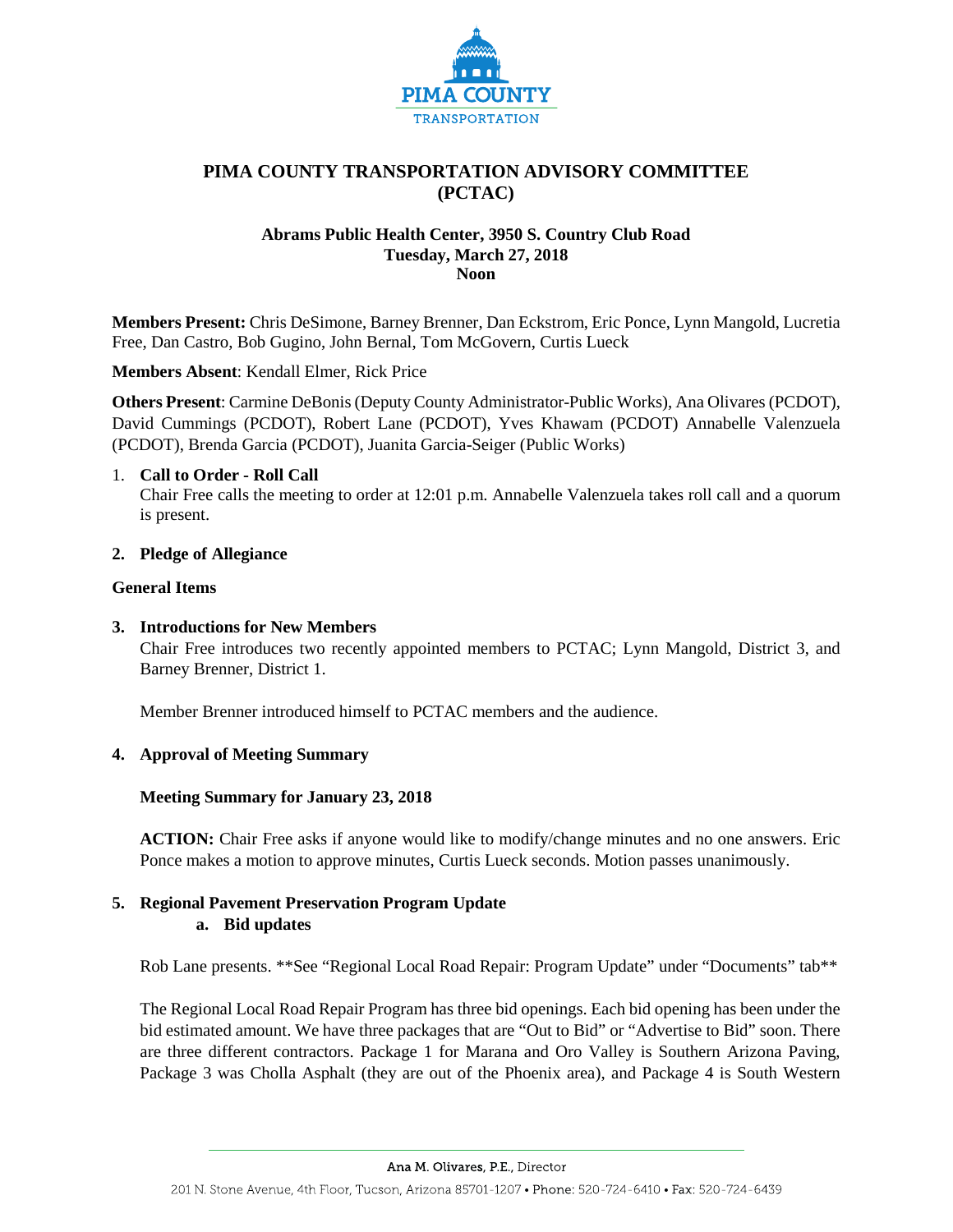Paving, also out of the Phoenix area. Package 6 was to open this Thursday. However, we asked for a change in the contract time period, and that extended the bidding another week. It will open next week.

PCTAC members asks if the work from the overages from Year 1 will be moved to Year 2, or will all the work that can be done in Year 2 with Year 1 money be allocated to Year 1.

Carmine DeBonis interjects just to remind the committee what we are shooting to do is to complete Year 1 and Year 2 within the calendar year 2018. What you have indicated aligns well with our ability to keep moving. The bulk of the Year 1 work is targeted to be completed in the spring. As we have gone through the bid process and we have engaged with the contractors around scheduling. You will recall the temperature dependencies to these different treatment types. Some of that Year 1 work may carry over into the early part of the spring. But, by being able to apply the savings in these packages to work that we will carry forward from Year 2, we can than come back on a subsequent date and say, okay, we were able to do this much work of Year 2 under the Year 1 savings. Then we can have a discussion with the committee about how to round out the Year 2 package of work by adding new work. It gives us some more time to evaluate and to decide on which projects we want to include. What you have indicated today is certainly doable. Let's just keep moving, work with the contractors to get the body of work amended with additional Year 2, already approved projects. Then we can come back and have the discussion on how do you want to supplement Year 2 to round out that package. Recall, that the Board of Supervisors (BOS) has not yet allocated funding for Year 2. We expect that discussion to take place as part of the annual budget process.

Chair Free asks if anyone has any thoughts or comments; no one answers.

# **6. Sales Tax Committee and Legislative Update**

Carmine DeBonis provides an update. See "Impact of a Possible Half-Cent County General Sales Tax on Low-Income Households" under the "Documents" tab\*\*

Carmine DeBonis provides an update on the Sales Tax Advisory Committee (STAC). The STAC has completed their public outreach and gathering input from citizens; they have prepared a report to the BOS and it contains several recommendations. The committee voted unanimously to go ahead and recommend to the BOS, approval of a half-cent sales tax. Using the existing statutory authority that authorizes the BOS to enact that sales tax upon a unanimous vote of the BOS. They recommended:

1 - To go ahead and approve a half-cent sales tax with a ten-year time frame. The revenues from the sales tax are recommended to go towards road repair with some property tax reduction.

2 - A proposal that had increasing amounts of the sales tax revenue going towards property tax reduction over a ten-year period of time. Beginning Year 1, 100% would go to road repair. Then each year thereafter, an additional 2.5% would go towards property tax reduction. They did include that component in their recommendation.

3 - That the BOS take action, to go ahead and mitigate impacts to low-income residents in our community. One of the items was to increase the available tax return preparation assistance to lowincome residents. There is a refund or a rebate that can be received by low-income individuals that would offset a portion of that sales tax increase. That rounds out the recommendation. The item will be on the BOS agenda for presentation by the STAC in discussion and direction by the BOS at their April 3 meeting. You are all invited to attend, or welcome to listen or provide comments.

Ana M. Olivares, P.E., Director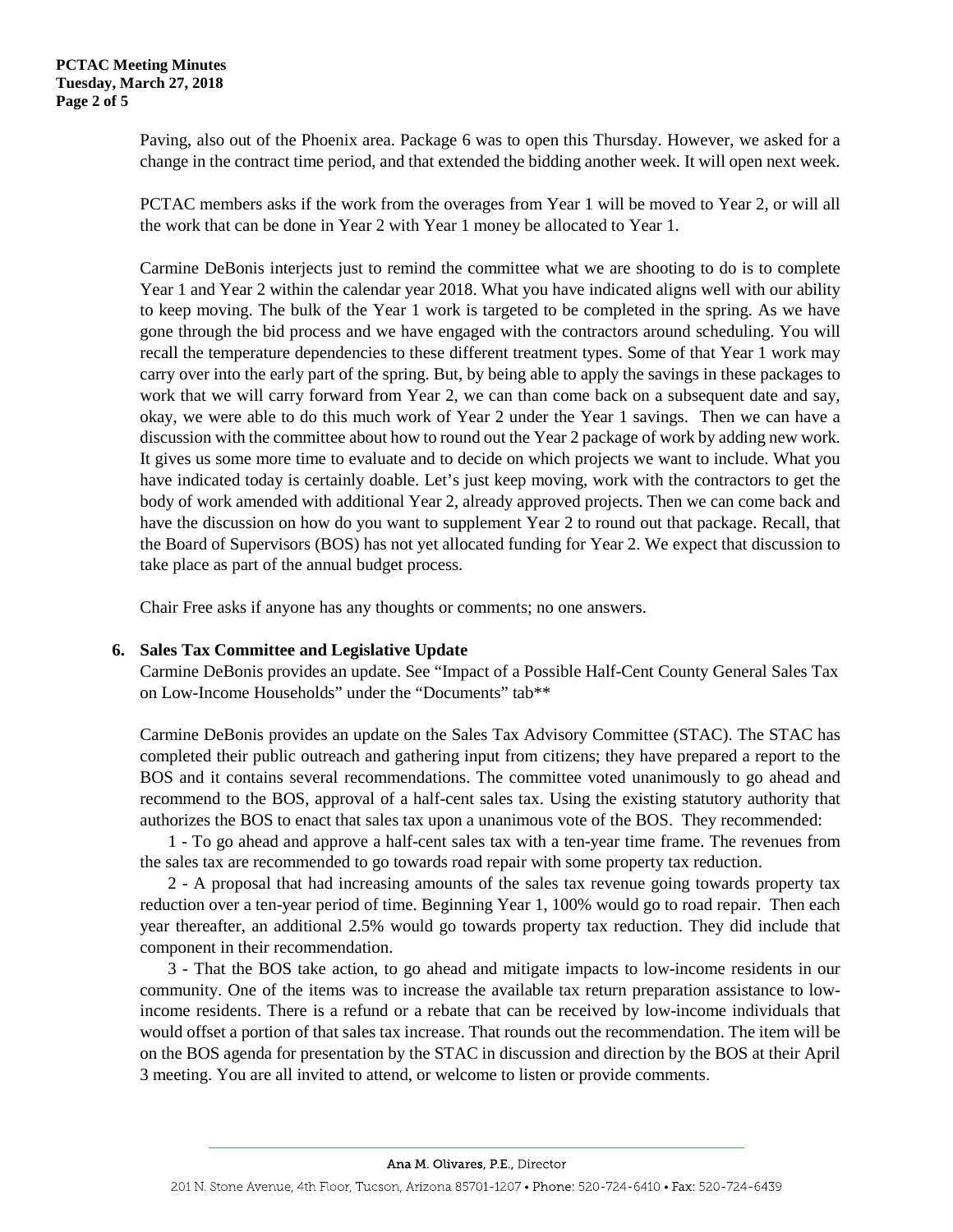The existing legislation authorizes the BOS to enact a sales tax with a unanimous vote of the BOS. There is a bill that is making its way through the legislature that is also sales tax related. It would also authorize enactment of a half-cent sales tax. It gives the authority to the Regional Transportation Authority (RTA), in addition to their existing authority for a half-cent sales tax, the authorization to enact a full-cent sales tax. Half of which could go towards road repair. The bill includes the provisions that it would need to go to the voters for approval. It would have to be approved by the BOS. It was originally proposed as a simple majority of the BOS. Three members could vote to send two voters a question for the half-cent sales tax through the RTA. That has been through the Senate Committee; it has been to the House Transportation Committee and the House Ways and Means Committee. It was approved at each of those. There were amendments made in the House Ways and Means Committee, which most notably changed the provision regarding how many of the votes of the BOS would be necessary to send it to the voters. That amendment as approved in the House Ways and Means Committee would require a unanimous vote of the BOS. That is where that stands; next stop along the way is the Full House.

PCTAC members ask about the STAC vote and recommendation. \*\*See "Sales Tax Committee and meeting schedule" bullet item under "Sales Tax Advisory Committee" tab \*\*

Chair Free asks if there are further questions for Carmine and no one answers.

# **7. 1997 HURF Bond Amendment Update**

Ana Olivares presents. \*\*See Report and Recommendations… under the "Documents" tab\*\*

Ms. Olivares states at the last meeting we presented our proposal to use the unallocated \$16 Million of 1997 HURF Bonds and reallocate them to a new Pavement Preservation Project for arterial and collector roads in unincorporated Pima County. We presented that proposal on March 9 to the Bond Advisory Committee. They recommended approval of that to move forward. Our next step is to have this presented at the April 17 BOS meeting. If they are successful in approving that we will move forward with a \$16 Million arterial and collector program in unincorporated Pima County.

# **8. Green Asphalt Concept Discussion**

Carmine DeBonis presents. \*\*See "Green Asphalt Overview" under the "Documents" tab\*\*

- **Overview of Proposed Green Asphalt Pilot**
- **PASER Observation Assessment**
- **Analysis Constraints**
- **Preliminary Findings Summary**

Overview of the pilot topic on Green Asphalt. Briefly touched on an overview of the Pilot with information on visual observations and assessments made using the PASER system. To give you some comparative information between Green Asphalt and Standard Asphalt treatments, analysis constraints, and give you some preliminary findings. Tucson Asphalt, a local paving contractor approached the County about the use of their Green Asphalt overlay product on failed condition roads in Pima County. The company asserts that a 1-inch green overlay can be used in lieu of a standard 2-inch mill and fill. Mill and fill were taken off the top 2 inches, and we are putting down 2 inches of new standard pavement. Standard asphalt is the PAG 2 mix standard. That is in use commonly throughout the region. The claims by Tucson Asphalt is in doing so you can save 40% to 60% on the initial asphalt application.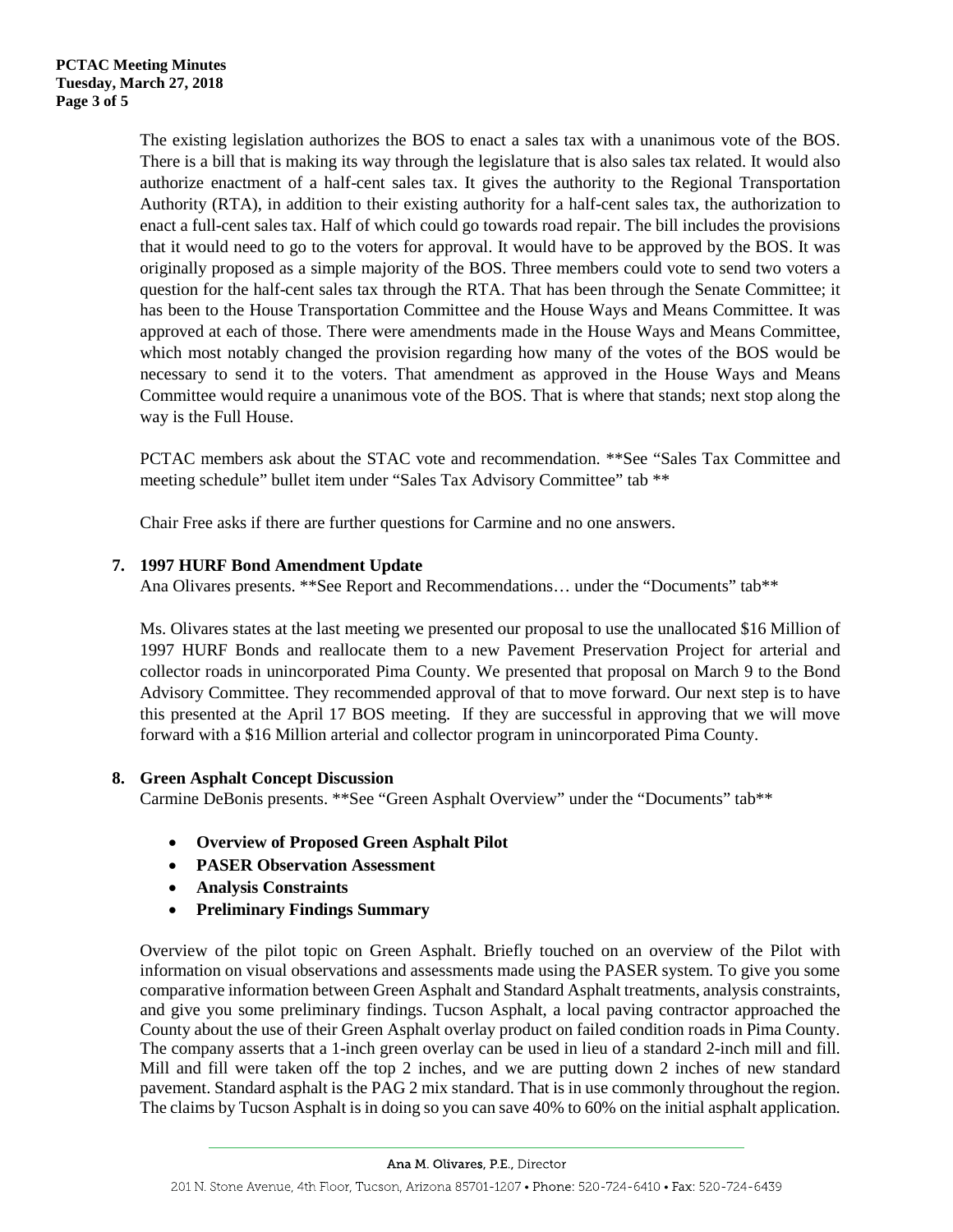Based on that input the County Administrator requested that Tucson Asphalt provide estimates on two subdivisions, which are Sabino Town and Country and Moondance Patio Homes. Green asphalt estimates were provided by Tucson Asphalt and what you see here is a comparison of the cost estimates as reflected in the presentation: *\*\** See *"Green Asphalt Pilot Option and Preliminary Assessment" under "Documents"* tab*\*\*.* Both of these on the Pima County estimate have been revised slightly to reflect the actual width and length of the roadway. The asphalt estimate from Tucson Asphalt for their green overlay is a 1-inch overlay at approximately \$126,000 - \$127,000. For Moondance, you see a lower cost estimate on the 1-inch green asphalt overlay. Roughly, 40% less is the cost of the initial application compared to Pima County mill and fill estimate. We have had conversations with Paul Polito, President of Tucson Asphalt asking him for data. It is not available or has not been provided to Pima County. Part of the discussion with him, is that he has a patent pending on this particular product. As a result of that, he is hesitant to provide information that will potentially allow competitors to replicate the product. Even from a testing standpoint on the estimates that were provided, they have indicated that a condition of doing this work would be that they would not allow Pima County to do testing of the material. That is a common practice that we perform when roadway construction is taking place. This is the framework that we are working within here. One, we do not know what is in the mix. Two, we do not know how it performs with time. We are having to rely on representations from the product owner as well as doing some qualitative analysis. What we attempted to do is look at recent applications of the Tucson Asphalt, green asphalt product over time and apply to it a standard that you are familiar with. At least in the context of these discussions, and that is the PASER ratings. What we did is from the list of projects completed by Tucson Asphalt, we looked at some of the most recent completed applications of that. Starting with the more recent ones in 2017 and going back to 2013. To take a look at what the condition of the road would be rated at using the PASER system and we will show you the 2-inch overlay option. Then we will show you the 2-inch mill and replace from the 1 inch green asphalt product on top of the existing pavement surface. There is no removal of the failed pavement.

PCTAC asks about the condition and the performance of what Tucson Asphalt's green asphalt compares to; what you would expect to see with 2-inch Pima County Standard, and the cost savings. Include gathering information of experience from other jurisdictions of Tucson Asphalt.

Carmine DeBonis imparts, as part of the efforts in the department to organize themselves for enhanced service delivery and lower cost, they have established an Analytics group. Part of that is to scientifically know what we know from the experimental usage. But, we do not know is what the realm of possible options for achieving those two desired outcomes is greater longevity at a lower cost. We are going to get there; it is just going to take us some time. All that we are saying in this particular product is we do not know. All we can do is apply those things here. We are happy to have conversations with anyone including Tucson Asphalt.

Chair Free asks if there are any other questions for Carmine in regard to this issue, hearing no answer. I think we will move forward and use the subcommittee and continue to work on this.

# **9. Next Meeting Agenda**

Chair Free states our next meeting is scheduled for April 24 in this room at noon. If you have any agenda items that you would like us to include, please get those to Annabelle.

# **10. Call to the Audience**

a. Sharon Fielder expresses concern about road conditions for Sage Street.